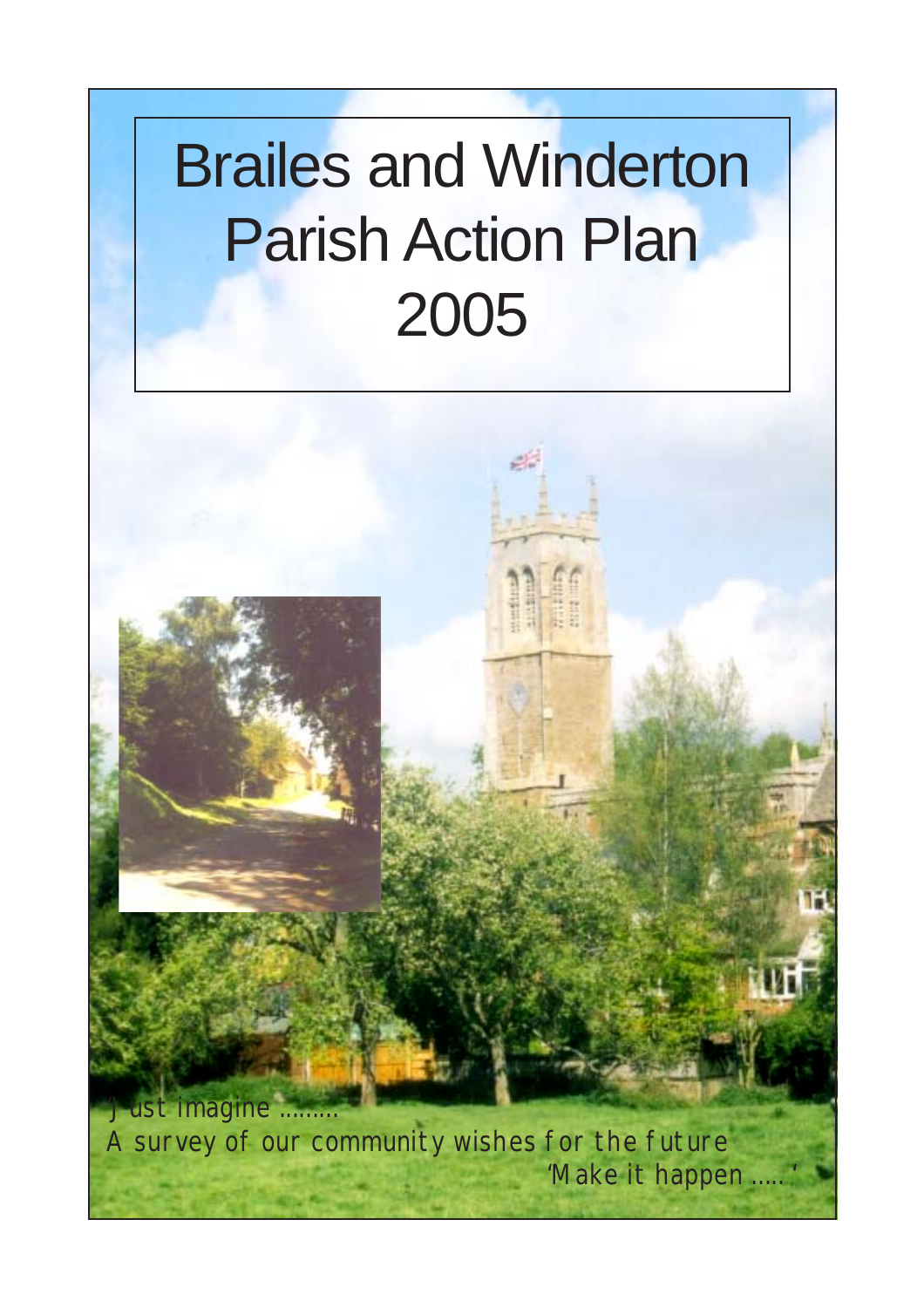

# **CONTENTS**

Who is on the committee 4

Introducing our parish 5

What we did 5

Findings 6

- what you said 5
- who we are 6
- why do we like living here? 6
- parish life & activities 7
- parish facilities 8
- housing & business development 10
- transportation & our roads 12
- going for a greener parish 13
- childrens survey 14



Action plan recommendations 16







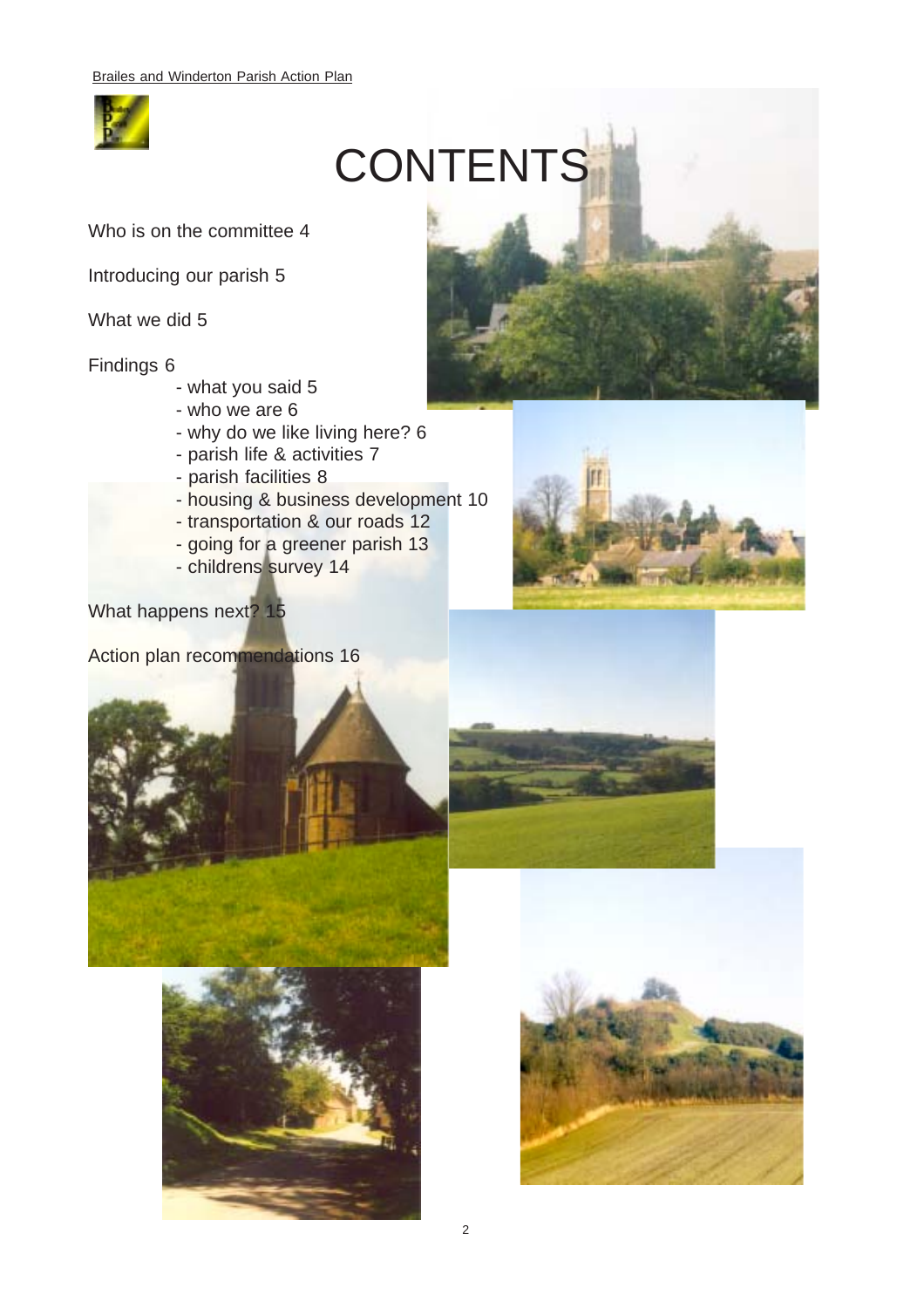#### The Parish of Brailes and Winderton

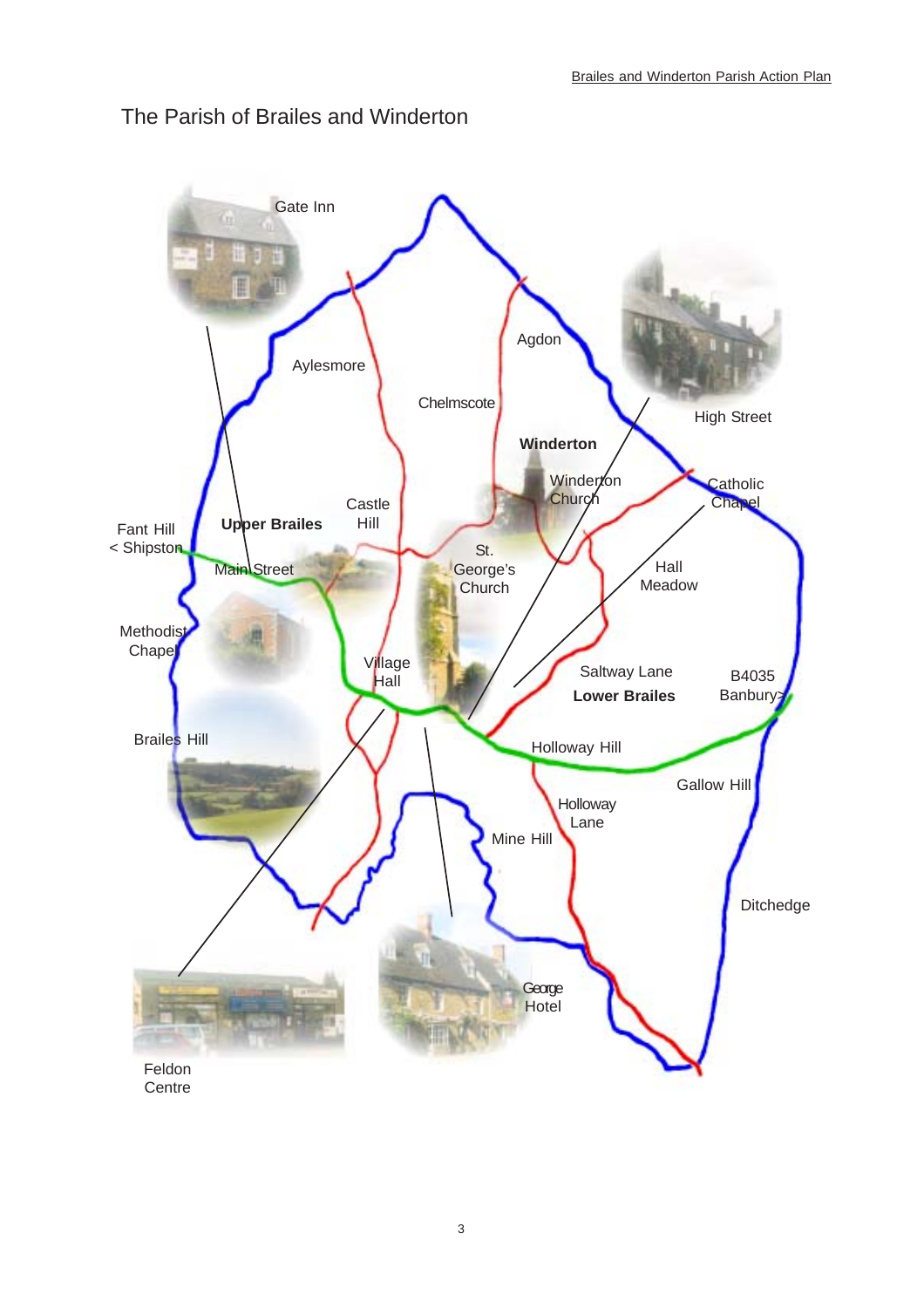## *BRAILES and WINDERTON PARISH ACTION PLAN*

## 'Just imagine…….' 'Just imagine…….''Just imagine…….'

### A survey of our community wishes for the future

## 'Make it happen……'

### Results and Actions

#### **The Brailes and Winderton Action Plan Steering Group**

Chairman Chris Cox

Secretary Pam Jordan Treasurer Margaret Pogmore Members Susan Walker Erry Parker Peter Jordan

*The steering group plus other volunteers undertook to produce this survey of the wishes for the future of Parish residents in 2004/5*

*We appreciate the support of the Parish Council, District and County Councillors and the Countryside Commission*

*We are grateful for the expertise in the fields of research help and analysis, to our distributors and most of all to everyone who gave ideas and completed the survey*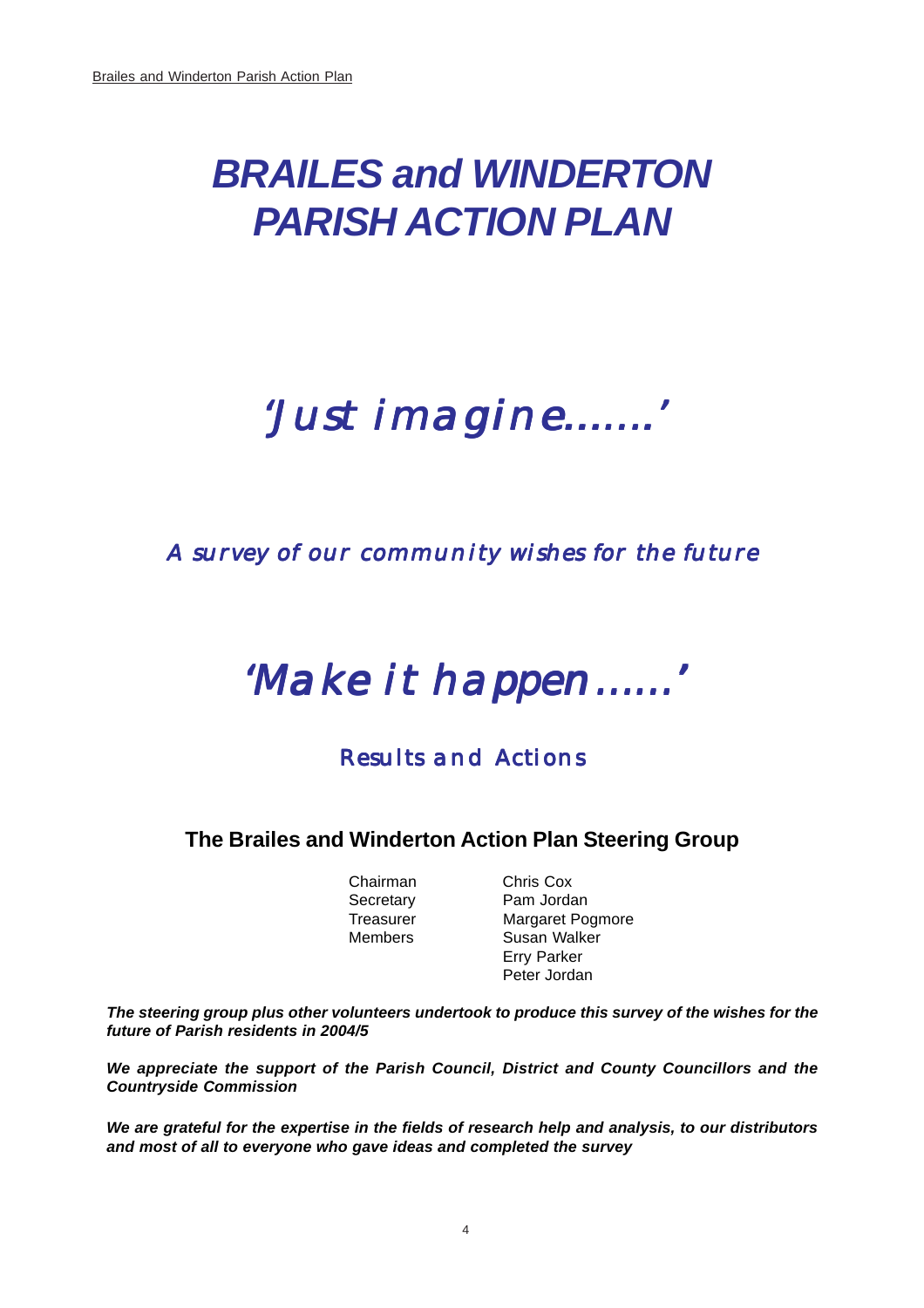#### *Introducing our Parish*

Brailes and Winderton lie within the Cotswold area of Outstanding Natural Beauty in South Warwickshire. The Parish borders onto Oxfordshire and the nearest town is Shipston on Stour some 4 miles to the west.

We are a close and friendly rural community and proud of being a living village supporting shops, pubs, churches and a school. Being within easy distance of the Cotswolds and Stratford upon Avon we have tourists who visit, notably walkers who enjoy the excellent public footpaths recently improved by our local Footpath Group, regular Caravan Club rallies and music events. There are many activities and clubs for locals to support and since 1943 we have staged an annual Village Show, which attracts some 2-3000 people.

Most people who live here do so because they enjoy country life and the neighbourly atmosphere of a village where most people know each other.

We have always been an active community and have previously produced a Village Appraisal (1993) and a Village Design Statement (1998). The putting together of our Village Action Plan was simply the next step to further develop our community spirit and identify what most residents would like to see happening in our village in the future. We used the theme  $'Just Image$  in  $d$  to gather ideas, which could be developed to make things happen.

#### *What we did*

The process started with an open meeting in the Village Hall in summer 2004 when Linda Ridgley of the Warwickshire Rural Community Council talked to us about developing an action plan. Chris Cox agreed to chair a steering group of six resident volunteers to get us underway. Some ideas were offered straight away at the meeting but we wanted to involve the whole community and gather views of as many people as possible so we set up our first event at Brailes Show in August. This was a chatting opportunity, which was sure to reach a large number of villagers. We had a display setting out what we were trying to do and a 'stick it' notice board for anyone to add their thoughts.

The steering group met regularly after that and over the following months members presented the scope and purpose of the Action Plan to as many clubs and special interest groups as we could. We held two sessions in local pubs for people with businesses in the parish and set up suggestion boxes in local shops. Feedback and ideas from all these formed the basis of surveys, which were distributed, by a team of 11 volunteers to all households and businesses in April 2005. There was a general household survey as well as special surveys for businesses and children. We also included an opportunity for people to offer their help as leaders/organisers/supporters for activities in the future.

58% of the surveys were returned with a mass of comments and suggestions as well as answering the questions. The data was entered and analysed by an independent company, Framework, (many thanks to them for carrying out this work at special rates). This formed the basis for the draft report produced in July 2005 which was presented at an open meeting to villagers, Parish Councillors and others.

The Draft Plan highlighted the good and the not so good aspects of our village life and we are now committed to maintain or improve these in our Action Plan so that the 'Just Imagine...' becomes our reality.

#### *What you said*

We had an encouraging 58% response rate from the surveys distributed to residents in the parish; a good response level compared with other similar surveys. The following results, comments and information reflect their views.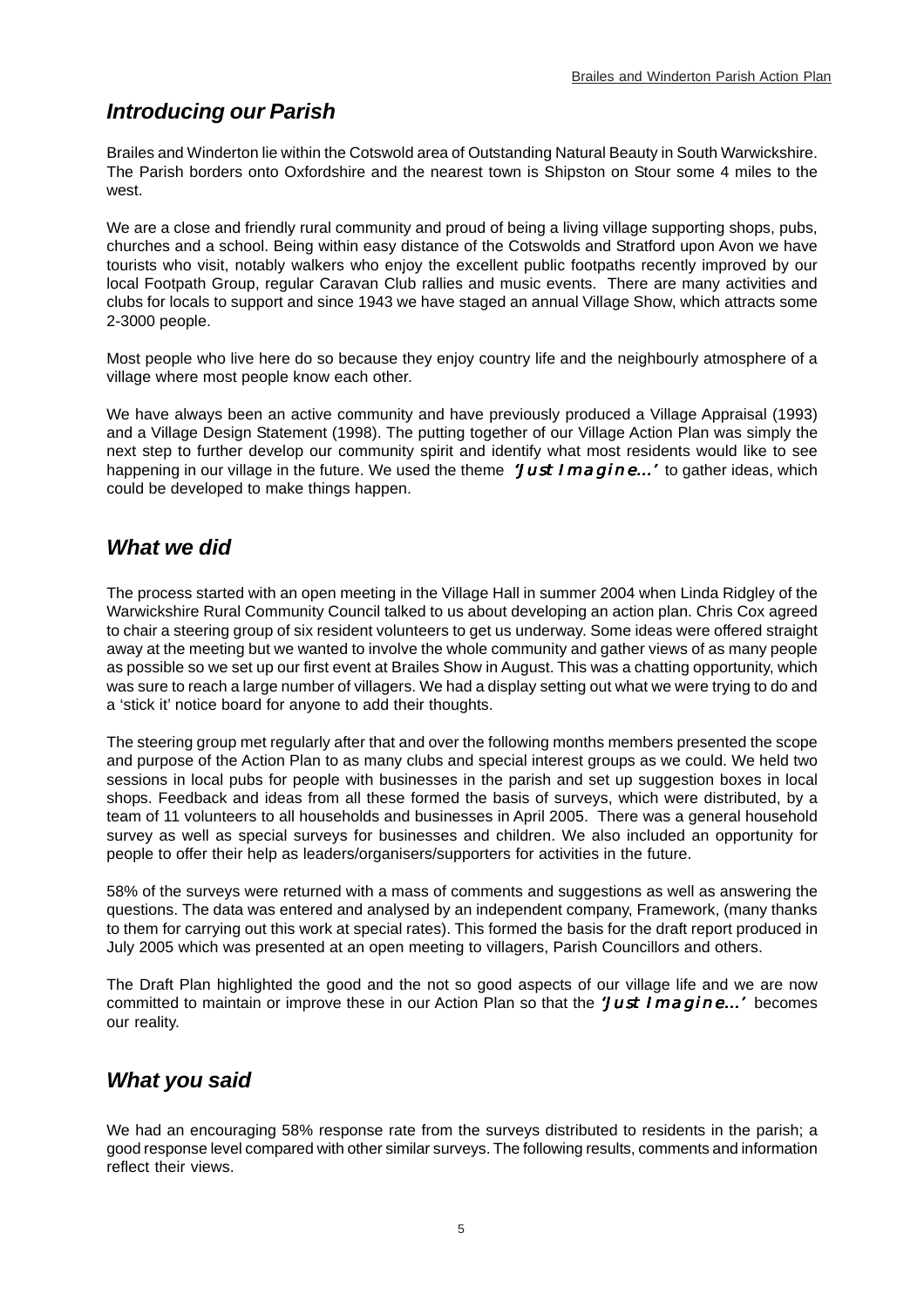#### *Who we are*

Most of us live in the villages of Lower Brailes (59%) and Upper Brailes (32%). The village of Winderton is also part of the parish where 5% of people live with the remaining 4% of residents being in country properties lying outside the main village areas.

Most of us live in households of 2 people only (45%). Just over a quarter (28%) of households are single person and only 27% of households are 3 persons or more. Many people live alone, which could lead to being isolated and lonely so that any action plan, which creates opportunities to bring people together, would be positive.

The 40 – 59 age group is the most represented in our survey though we do have a range of all age groups in the parish but with a leaning towards the older ranges. In the long term we may need to think more about housing for the elderly and also continue to provide homes at affordable prices which would attract young families into the parish to maintain a balanced community.



#### **Do we like living here?**

Generally we really enjoy living here. We asked people to score how much they liked living in the Parish on a scale of 1 to 10. 89% of people scored it over 7 with 25% giving a top mark of 10 out of 10!

#### **Why do we like living here?**

There were lots of reasons why people liked being here, the main ones are shown below.



Enjoying the countryside and appreciating the neighbourliness of the area being the winners but the availability of shops, churches, meeting places and social life are all important as well.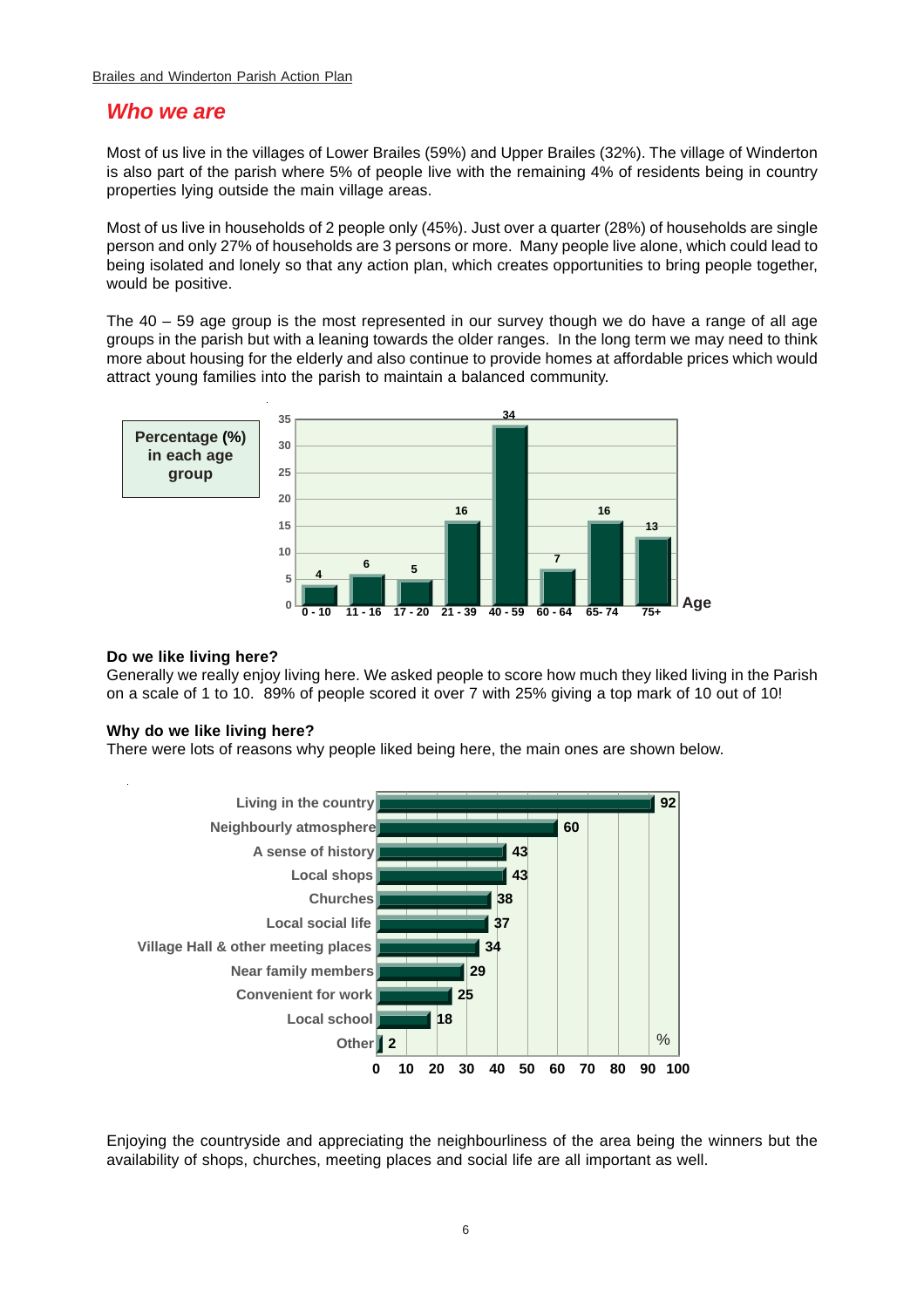#### *Parish life and activities*

People were asked, 'If they had three wishes for the future what would they like to see ?' and the top ones were:

- **Keep the character, identity of a working village and stay unspoiled**
- **• Reduce speeding and enforce the speed limit**
- **No more significant developments, restrict new building and no more luxury homes**

Any action plan would therefore keep these in mind.

There were lots of comments about what people felt was generally important. Here are few:

**"That we retain our area of natural outstanding beauty"**

**"Slower traffic on country lanes"**

**"Within the law, villagers should have a say in how it develops free from outside interference"**

**"Gentle improvement of existing properties to retain their character"**

**"Keep the village alive, not fill it with holiday homes and commuters"**

**"Fight hard to keep the balance between getting too large and over contraction"**

There are also specific places within the parish which people particularly value and the top six were: **St. George's Church**

**Castle Hill Brailes Hill Our rural setting and countryside The footpaths and walks The pubs**

The main things that people felt were a nuisance in everyday life were:



*... nuisances in everyday life ...*

Two thirds of people in Lower Brailes think that car parking is a problem and nearly half of people in Winderton think that fly tipping is a problem.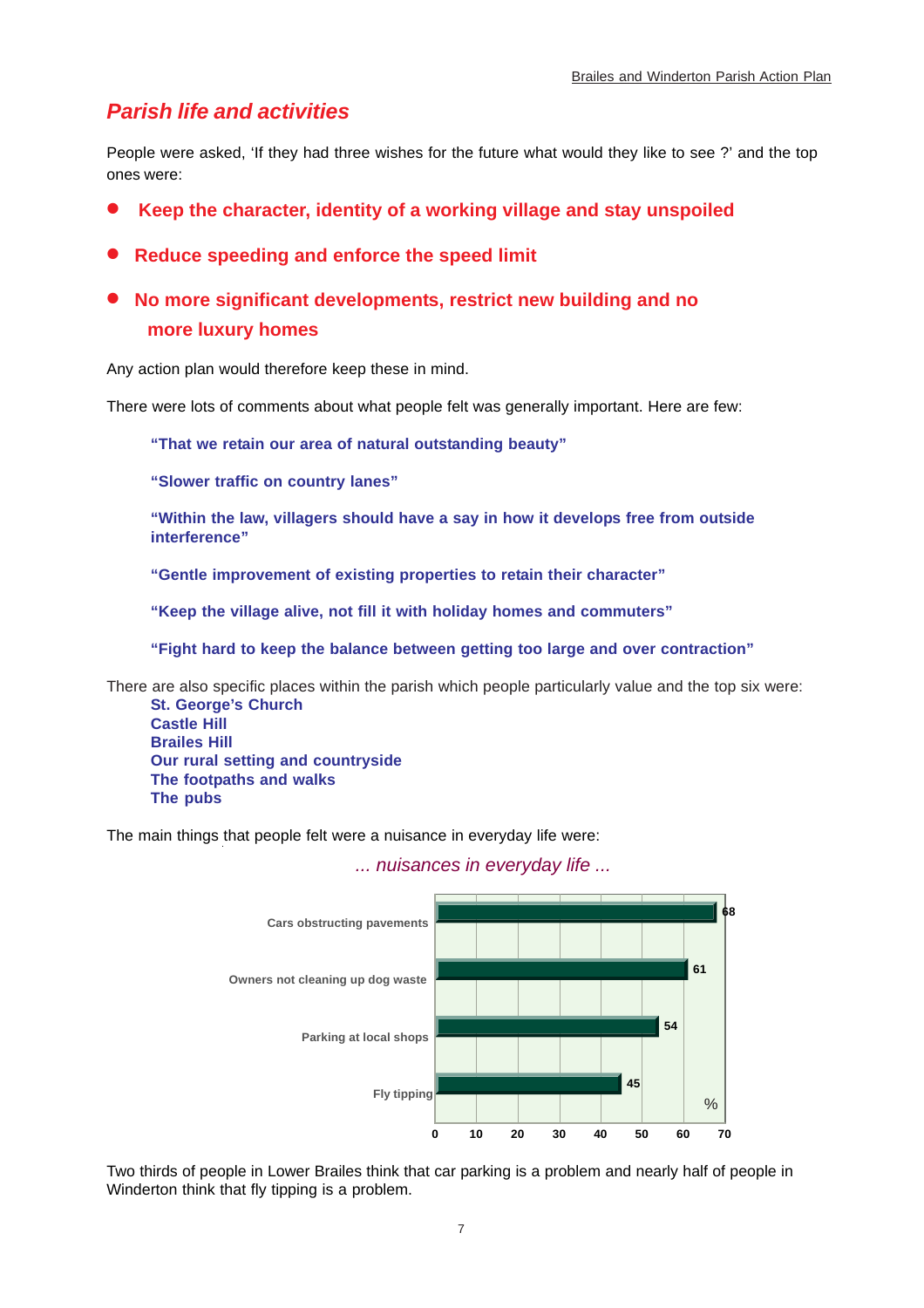The parish is a lively community with a lot of activities going on. The Annual Show is supported by over 90% of residents and a lot of fund-raising goes on too.

#### **What activities do we support now? And would we like to see in the future?**

| <b>Brailes Show</b>         | 92%        | <b>Village museum</b>        | 43% |
|-----------------------------|------------|------------------------------|-----|
| <b>Fund raising</b>         | 52%        | <b>Adult evening classes</b> | 41% |
| <b>Music</b>                | 42%        | <b>Tennis club</b>           | 31% |
| <b>Other club activity</b>  | 27%        | <b>Adult day classes</b>     | 31% |
| <b>Sport</b>                | <b>20%</b> | All weather sports surface   | 31% |
| <b>Craft/skill activity</b> | 14%        | <b>Art/craft workshop</b>    | 28% |

Many people were interested in adult learning classes both in the evenings and during the daytime. We need to assess what the main interests would be to find the most support. An all weather surface was asked for mainly by the youngsters. This has been raised in surveys previously over a number of years so perhaps now is the right time to look into this. The setting up of a village museum was popular but the reasons for doing this would have to be carefully looked into. Would it be mainly for villagers or for visitors? Would a register of archive material available relating to the parish be of use or would it be a self-financing 'small business' type of project?

#### *Parish facilities*

We looked at how often some of the facilities within the villages are used.



*Frequently used facilities*

The shops and the post office are used by nearly everyone at some time or other and the pubs visited by 85% of people*.*

The mobile library is not used by many people and it was suggested that the timing of its visit at 3pm may not be convenient for children who would still be in school.



#### *Occasionally used facilities*

The village has many meeting rooms available, which might explain why the pavilion seems under used. Some groups regularly use it but perhaps others do not realise that it can be hired for regular or one off events.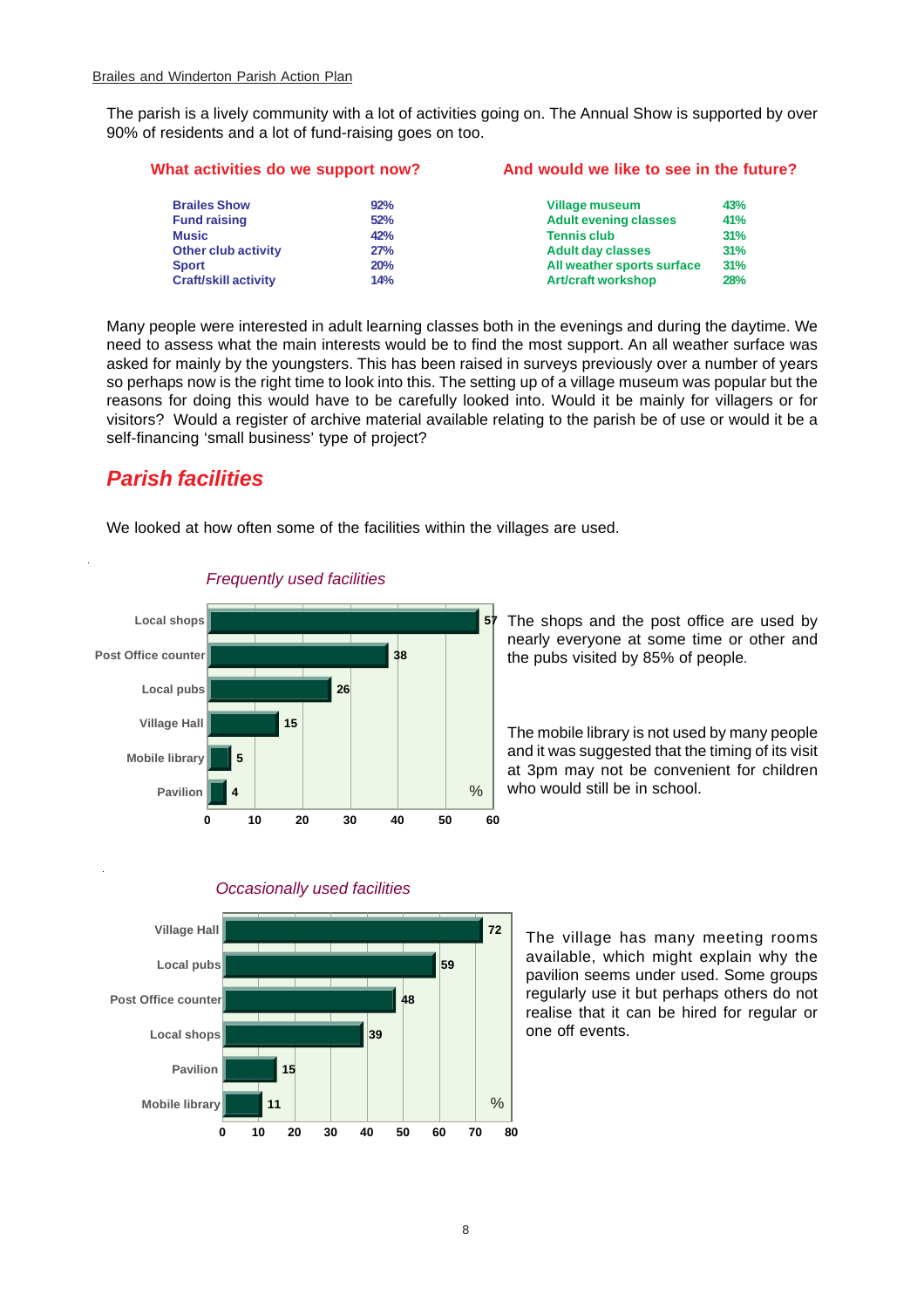We thought that maybe we could encourage people to become more frequent rather than occasional users of the local shops, so we did a 'customer' survey for ideas.

#### *... we did a customer survey for ideas*



As expected, when most people here value living in the countryside, a great majority enjoy the footpaths and bridleways available for recreation. Particular praise was given to the work carried out by the Footpath Group over the last few years.

#### **Some quotes received on the footpaths .... <b>All and Some quotes received on the footpaths .... and on the bridleways:**

**"Brailes Footpath Group has done a marvellous job" "They have been kept very well" "Lack of knowledge … map would help" "Too few bridleways" "Bog at 32A"** (Is it a problem or do we need one!) **"The only problem is mud! Not**

**easily solved"**

87% thought that the footpaths were fine and 81% that the bridleways were fine.

Sometimes living in a village area may cause people difficulty with access to services available, so we had a look to see how people coped.



#### *Access to services*

Some people, as expected, in the 21 to 39 year age group, had difficulty with childcare arrangements. There has previously been a school survey which suggested that there was not a need for extended school hour care and there are child minders available in the village. Perhaps we need to make sure that the people who need to know are aware of what is available.

This busy parent age group were also the ones who found difficulty with accessing doctors and NHS dentists along with the older residents.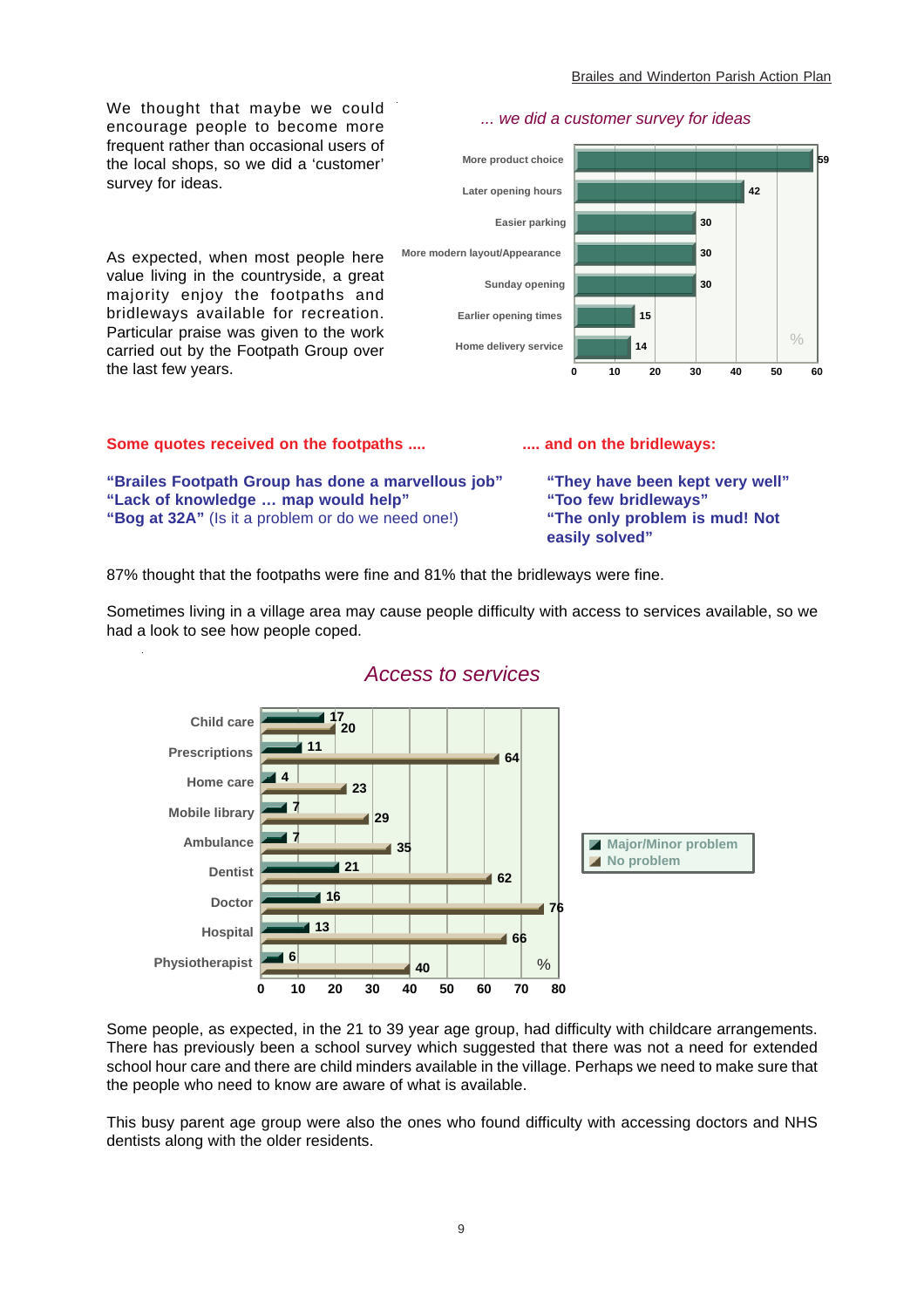#### *Parish housing and business development*

Availability of suitable housing for people living in the Parish seems to be good. Only 13 people out of the 261 respondents had moved away because they could not find affordable housing. It may not be as suitable for encouraging new people to move here to maintain a mixed balanced community.

22 people at the moment were finding it difficult to get suitable housing. The design of housing that they are looking for:





Those wanting to rent (33%) or buy (67%) housing are in the age range 21 to 59 years. The high percentage with a preference to buy is to be expected but realistically they may not be in a financial position to do so.

This survey was completed before the additional Sutton Lane housing development was completed and a survey now may give a different picture. A further survey in the future would give a more up to date view.

There is support *(right)* in the parish for Housing Association or Shared Equity housing schemes on land within the parish. 410 people answered this question.



But less *(below)* for private housing development. 34% however is in fact a very high response compared to other similar surveys in this area and may



indicate a concern from older people who may want to down size in a few years time.

Building within the parish for business premises was supported by 36% of replies, not supported by 19% and 45% had no opinion either way.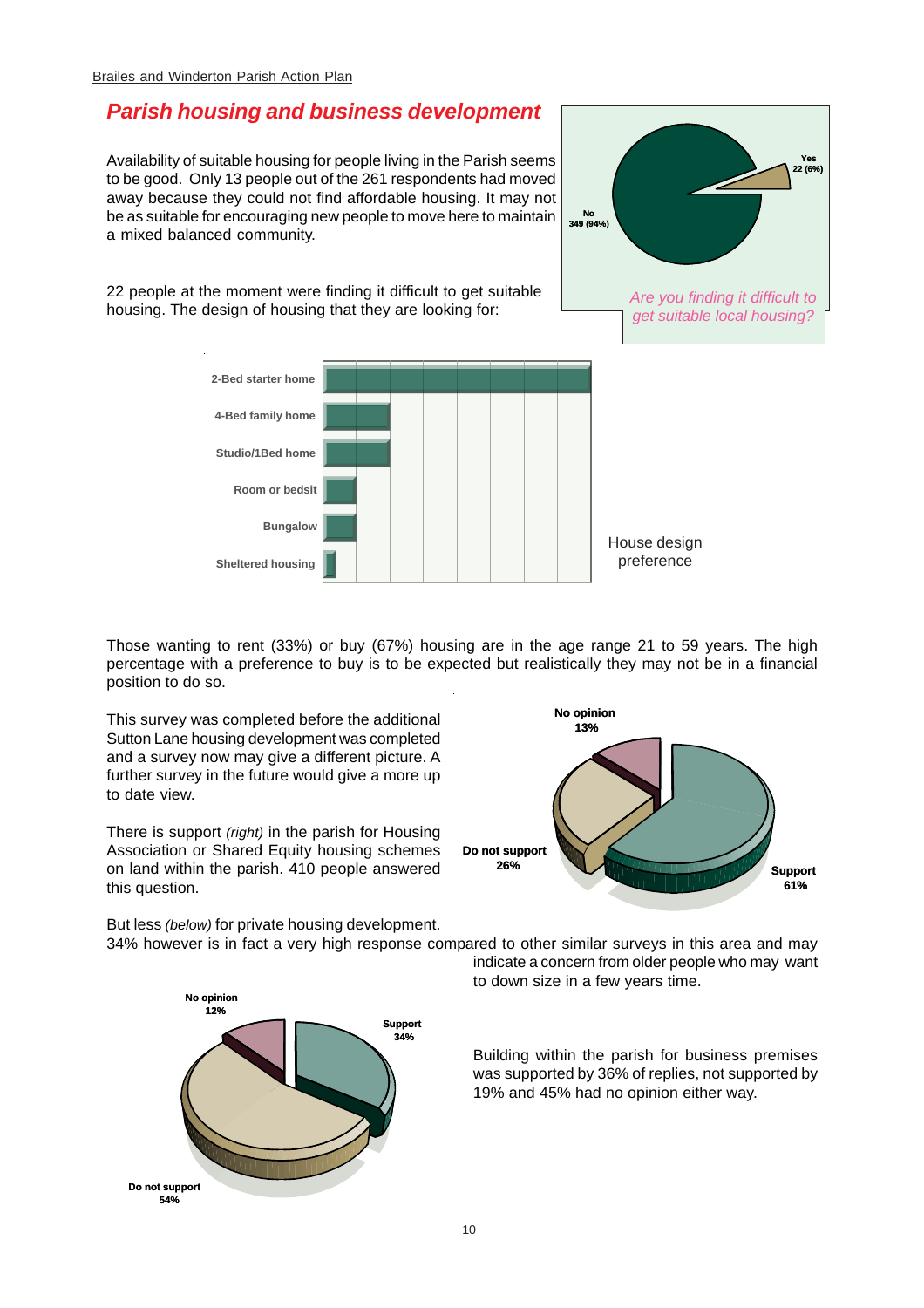There are a large number of businesses trading within the parish and 40 of them responded to a Business survey. 27 of these worked from home and 13 had separate business premises. Only one of the businesses felt that the premises they currently occupied were unsuitable for their needs, however five felt that they might be interested in a purpose built unit of some type and there was a general feeling reflected in comments from the business community that the availability of premises could be improved.

**"I would prefer to work from a small clinic or similar premises rather than from home"**

**"Finding suitable premises is huge headache for growing businesses - we have ours so don't need to worry but there is a big shortage of business premises in the area generally"**

**"It would be good to have a range of options available for business premises - shortterm lets, long-term lets and freehold"**

One local business already seeks larger premises in a central area of the parish and another would like a house with a workshop attached, which seems to show a need for greater flexibility from planners.



The businesses tend to be small, offering some employment opportunities.



Nearly half the businesses would like to see a local printed directory of services available and a similar number felt they would benefit from a networking group.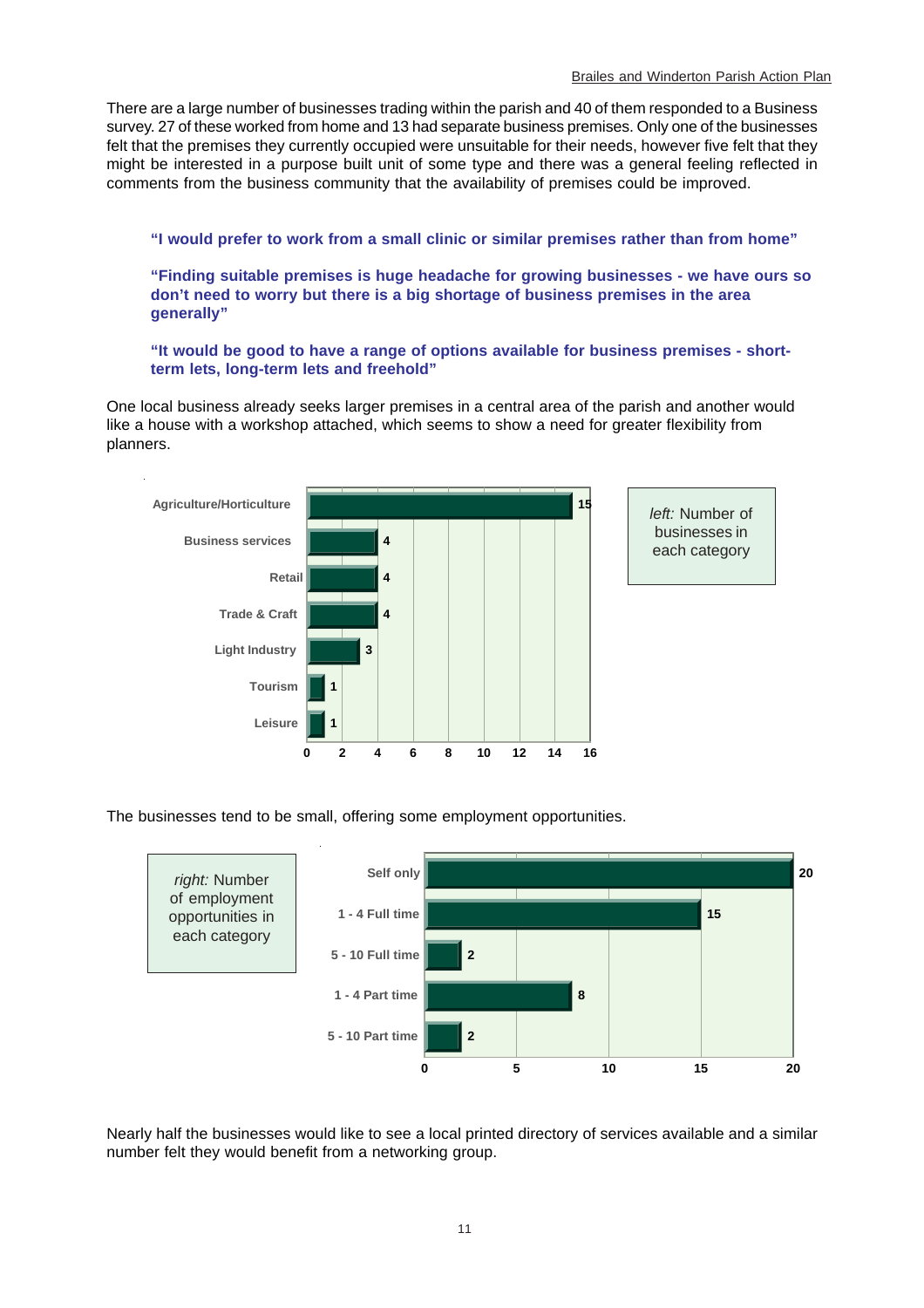#### *Transportation and our roads*

Living in a rural community we are heavily reliant on private cars for transportation.



We are not keen to car share (2%), use taxis (5%) or buses (1%). However buses are the only public transport available in the village and may be vital to some members of the community. A bus service is used by 34 individuals to get to school or college, 51 people used a bus service to go shopping especially in the over 75 age group and it is used for social event transport particularly in the 11-16 age range. Individual figures for public transport usage are small apart from those running for the specific use of college/school transport. But even if the type of service now running is not commercially viable its value for social freedom for the young, for access to medical services for the elderly and for shopping trips still needs to be considered for the future.



Over 50% of households in the parish have more than one vehicle.

The vast majority of these are garaged or parked in our own premises but 9% have to park on the road and 9% had no answer for where they parked!

It is not surprising therefore that in an old village like ours, not originally designed for modern transport, some problems will result. Many comments were made relating to problems caused by parking. We may need to identify safe parking areas and make people more aware of the problems.

#### **"Parking on the Lower Green is a problem"**

**"Pavements obstructed by cars becoming a greater problem for pedestrians, pushchairs and scooters."**

**"Stationary cars in lines by the pavements obstruct the view"**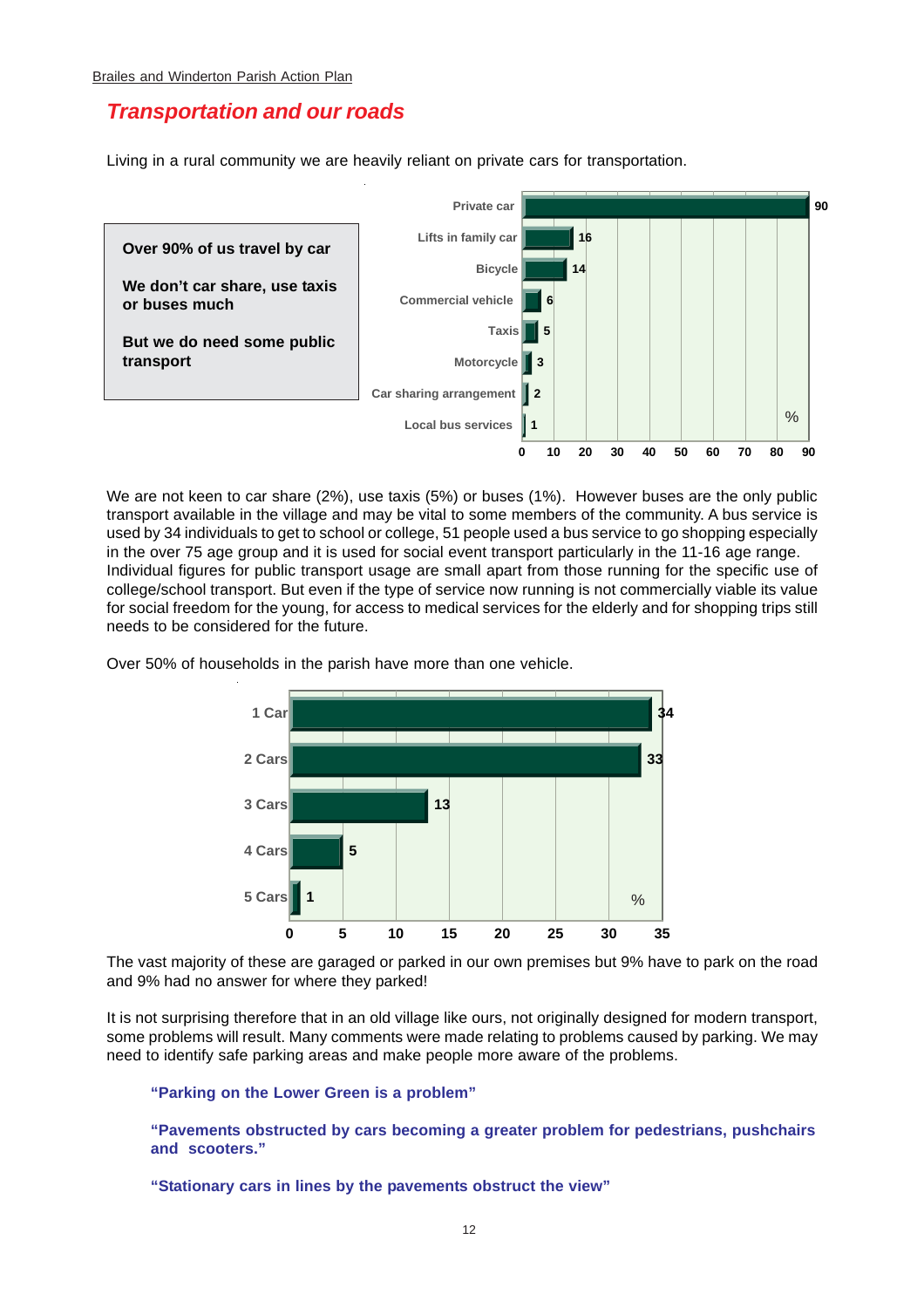**44 45**

**7**

**10**

 $\overline{\frac{9}{6}}$ 

**28**

*Is the speed of traffic a problem?*

**37**

**33**

**<sup>20</sup> <sup>22</sup>**

**All Upper Lower Winderton Outlying** 

**Major problem A** No problem **No opinion** 

**<sup>4</sup> <sup>5</sup> <sup>3</sup> <sup>4</sup>**

**19**

#### Traffic speed has also been recognised as an issue for some time. Three quarters of people feel that it is a problem and opinion is divided about whether current measures are sufficient to enforce the legal limit.

The Brailes Speed Reduction Committee have been looking into this for a while now.

#### *Have we done enough to stop speeding?*



The residents of Winderton, being particularly concerned about speeding traffic, support the very many comments made relating to widening the effort to control fast traffic on the country lanes rather than concentrating only on measures to slow cars through Brailes.

**"Reduce speeding on the country lanes around the village"**

**"In Winderton the beautiful lanes are not safe enough"**

- **"Saltway Lane is a race track in the morning and afternoon"**
- **"Improve the condition of local back roads"**
- **"Fast traffic sprays water which is unpleasant and dust making breathing difficult"**

#### *Going for a 'greener' parish*

There was very positive feedback relating to developing more environmentally friendly initiatives and understanding. 64% of us would like to see the parish becoming 'greener' but this number rose to a huge 86% when families with pre school age children responded.

There were many visions and ideas:

**"Retain our area as outstanding natural beauty"**

**"Progress .. in tune and with respect for nature.."**



**"Create a community fund to purchase parcels of land, when available, to provide wildlife"**

13

**"A Brailes wood would be lovely"**

**"Let's have a village pond"**

**Over 75% of people still think speeding is a problem**

**But opinion is divided as to whether enough has yet been done to control it**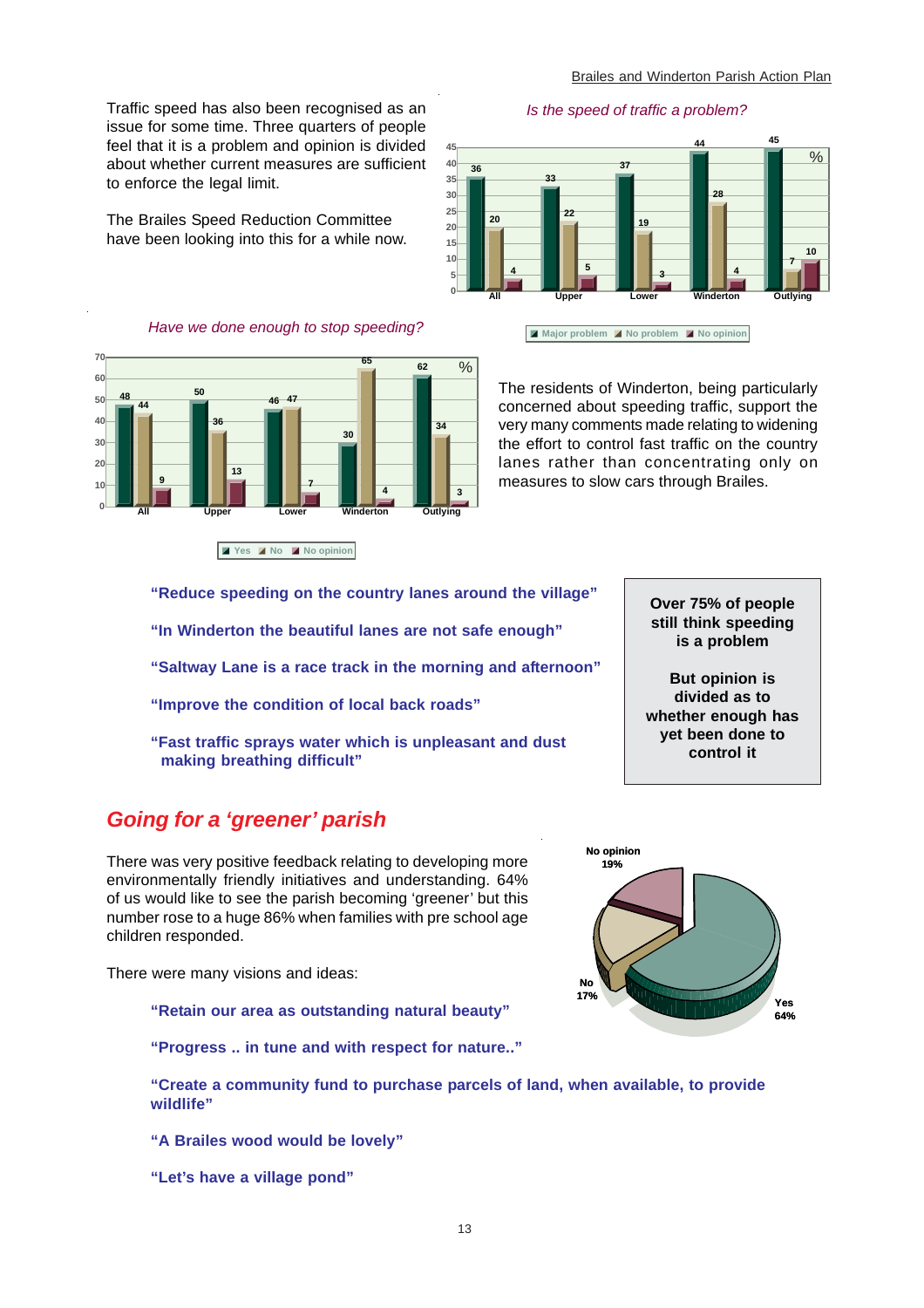Some very specific suggestions are: to make features of some local areas, like Henbrook Lane, to carry out a tree survey and plan a replanting scheme, to lay more hedges and to have very limited mowing of verges when vision lines are not a problem.





**0 10 20 30 40 50 60 70 80 72 63 41** %

We were interested in gathering more information on environmentally friendly topics.

There were other ideas which people thought would improve our lives

**"Have an action against litter program"**

**"Be considerate when you use noisy garden machinery"**

**"Be aware of using excessive lighting on your property, focus security lighting to where it is needed"**

#### **"Develop a cycle path to Shipston"**

Not all suggestions were practical. Commercial interests, ownership of land, Parish and District Council responsibilities have all to be considered but there was a generally positive feeling that we could do more. Maybe we could set up an environmental group to develop a policy, advice and an environmental action plan for the parish.

#### *Children's survey*

21 children under 10 years of age returned a special children's survey. Many included original artwork to illustrate their favourite place.

When asked what is best about living here the winner was playing on the playing field and as you would expect, they had lots of suggestions for extra, new or different pieces of apparatus which they would like to see. These ranged from simple things like Basketball nets to the unimaginable 'Death Slide'!

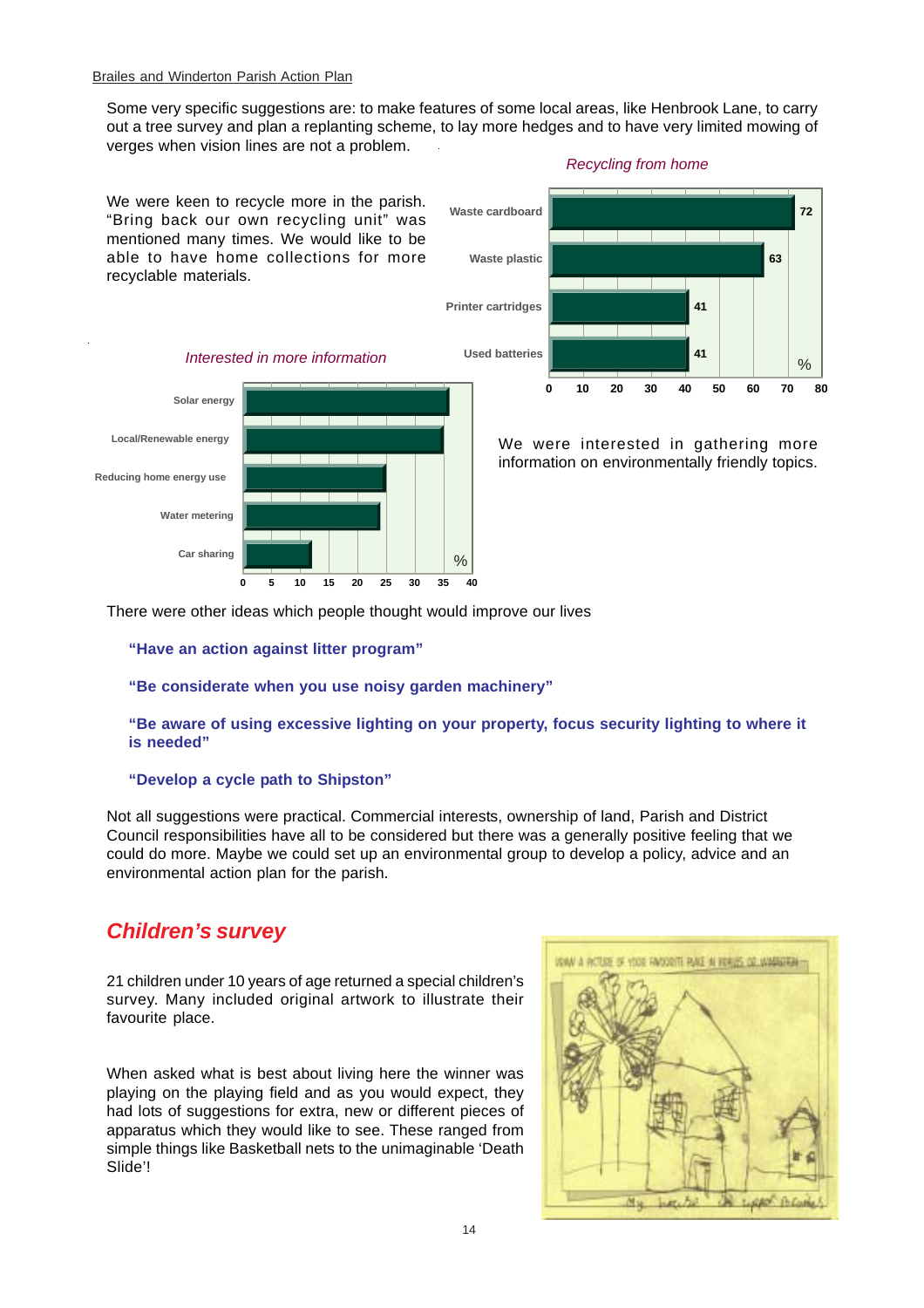#### Brailes and Winderton Parish Action Plan

Most of the apparatus suggested was for the older children so perhaps we should be considering developing something for this age group.

The children's favourite place was Castle Hill with 'my house' coming in second.

There were lots of activities which they would like to see including tennis, football and cricket clubs as well as dance and drama classes. A safe place to ride bikes and an indoor/outdoor place to 'hang out'





#### *What happens next?*

A full version of the survey results data is available in the Parish Council office and can be viewed by arrangement with the Parish Clerk. A data CD is also available for which a small charge may be made to cover the cost of the disc and any postage.

The Action Plan was adopted in full by the Parish Council and by the Stour Area Community Committee of Stratford-on-Avon District Council on 15th. November 2005. It highlights options which the Parish Council may explore to make happen your vision for the future. The documents relating to the adoption of the Action Plan are also available for viewing in the parish office.

Some changes locally may be made quickly but others are long term and need more research and consultation and, very often, volunteers before things can happen.

#### **Thank you for taking part in a process which gives you a voice in how you see the development of the Parish.**

We have followed the 'Just Imagine' route and now we move onto 'Make it Happen'

#### BRAILES PARISH ACTION POINTS

It is important to keep in mind the three overall wishes which were identified from the survey:

- **Keep the character, identity of a working village and stay unspoiled**
- **Reduce speeding and enforce the speed limit**
- **No more significant developments, restrict new building and no more luxury homes**

On the following pages our Action Points are presented in tabular format under specific headings and areas of interest:-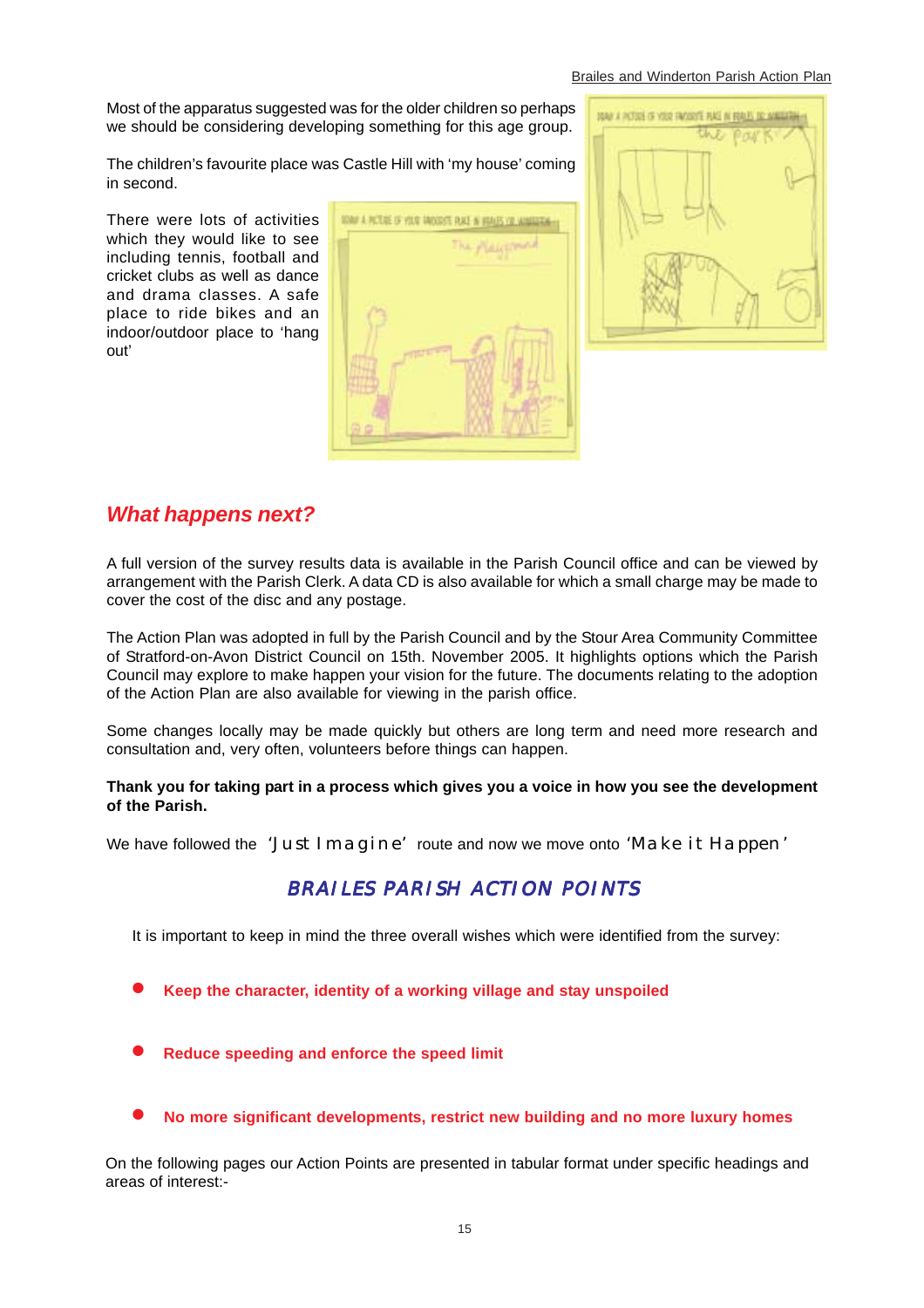| <b>ASPECT</b>                                           | <b>ACTION</b>                                                                                                                                                                                                                                                                         | WHO COULD BE INVOLVED                                                                                                                                                                    | <b>FUNDING</b>                                                                                         |
|---------------------------------------------------------|---------------------------------------------------------------------------------------------------------------------------------------------------------------------------------------------------------------------------------------------------------------------------------------|------------------------------------------------------------------------------------------------------------------------------------------------------------------------------------------|--------------------------------------------------------------------------------------------------------|
| Parish life and activities<br>Adult Educational classes | in evening and day courses. Identify areas<br>of interest and any volunteers willing to<br>help. Perhaps arrange taster classes of<br>a wide variety of topics to identify real<br>Parish Council to measure interest<br>interest and support.                                        | School, WCC Adult and Community<br>Education Department & Workers<br>Educational Association. Local<br>communities who have tried a<br>Parish Council, Feldon News,<br>similar approach. | No initial cost                                                                                        |
| Village Museum                                          | Measure interest and identify a volunteer<br>Whether any funding grant<br>whether a suitable venue is available in<br>Leader and Steering group. Investigate<br>the village and what changes would be<br>needed to it.                                                                | Parish Council, Feldon News,<br>Society. Talk also to Shipston<br>Brailes Craft and Mechanical<br>Market Towns Initiative.<br>Shipston Museum.                                           | Available grants to<br>measure interest.<br>Possible funders<br>No initial cost to<br>be investigated. |
| Activities for Children / Youth:<br>16                  | of the project. Is it aimed at locals or visitors?<br>Would be a long term project only viable with<br>could be available. Specify the purpose<br>a business plan to show how it could<br>become self-financing.                                                                      |                                                                                                                                                                                          | the Heritage Lottery<br>www.lhi.org.uk and<br>are Local Heritage<br>Initiative -                       |
| Playing field area                                      | and help choose the best way to spend it.<br>e.g. Basketball nets, All weather surface<br>Look at provision of some equipment<br>The children could be given a budget<br>suitable for the older children (10-15)<br>Investigate cost and likely usage.<br>Bike area, Trampoline, etc. | Committees, FOBS, School,<br>Village Hall and Pavilion<br>Children.                                                                                                                      | available grants<br>Investigate                                                                        |
| Sports clubs for Football, Cricket,<br>Tennis           | Research interest levels and<br>volunteers.                                                                                                                                                                                                                                           | Pavilion committee, Parents,<br>Youth Group.                                                                                                                                             | Minimal                                                                                                |
| Other Activities                                        | Research interest in various activities<br>Dance classes, Drama, Arts & Crafts,<br>A 'place to hang out'.                                                                                                                                                                             | Parents, Youth Group, Brownies<br>Committees, FOBS, School<br>Village Hall and Pavilion                                                                                                  | available grants.<br>Investigate                                                                       |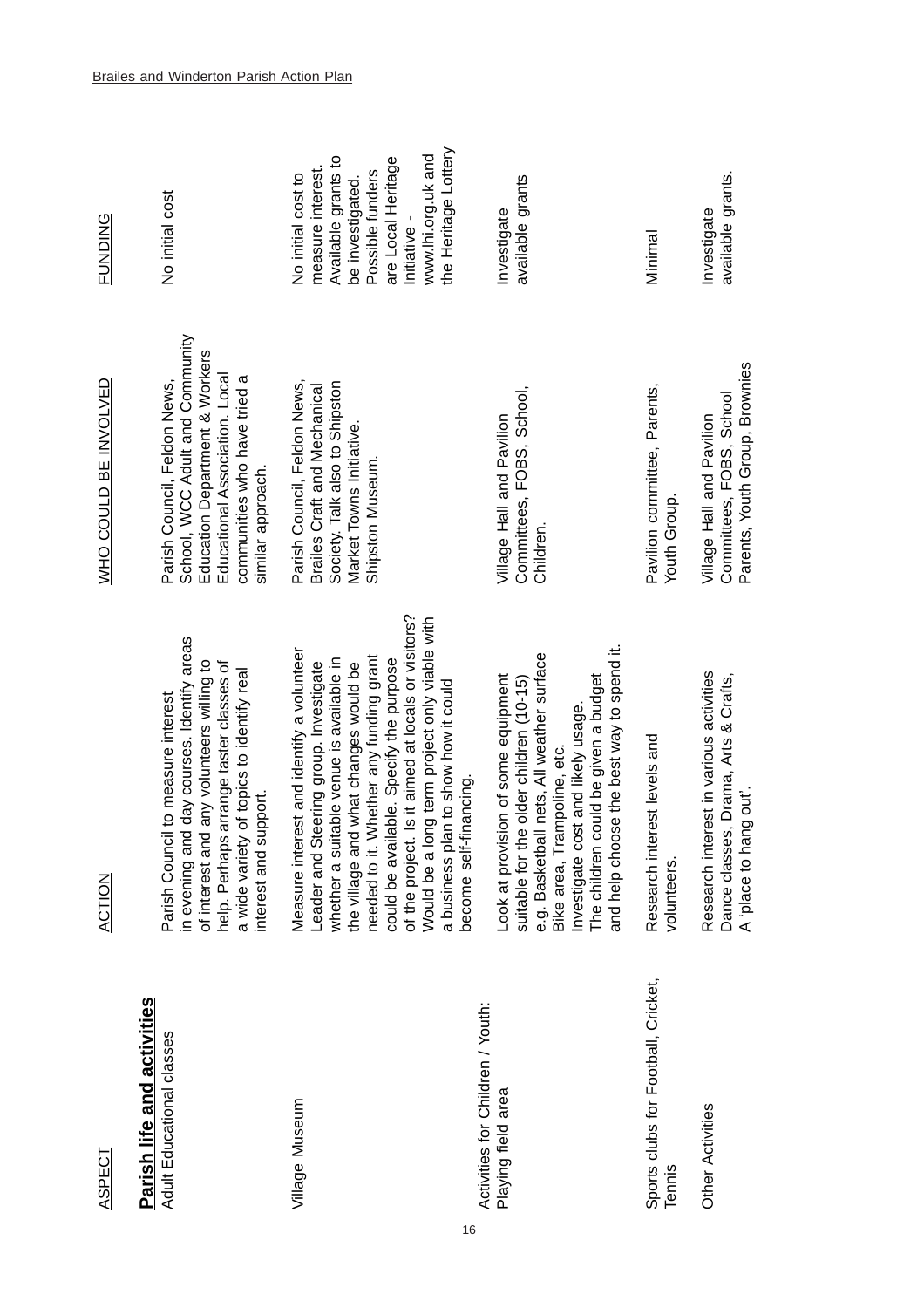| <b>ASPECT</b>                                                         | ACTION                                                                                                                                                                                                                                                                                                                                                                                                 | WHO COULD BE INVOLVED                                                                       | <b>FUNDING</b>    |
|-----------------------------------------------------------------------|--------------------------------------------------------------------------------------------------------------------------------------------------------------------------------------------------------------------------------------------------------------------------------------------------------------------------------------------------------------------------------------------------------|---------------------------------------------------------------------------------------------|-------------------|
| Mobile library - make timings more<br>Parish facilities<br>convenient | Council to investigate the setting up<br>Warwickshire Library Service. The service<br>hours. (Maybe link with café/book club to<br>of a mini library in the Village Hall with<br>Volunteers needed to staff the opening<br>week and the times of opening can be<br>provide a meeting place for residents)<br>may provide a change of books each<br>tailored to fit the needs of the village.<br>Parish | Parish Council, County Mobile<br>Library service, Village Hall<br>Committee, School         | No cost           |
| Pavilion - increase its use                                           | Village Hall Pavilion Committee to increase<br>awareness of this facility and its availability<br>for hire.                                                                                                                                                                                                                                                                                            | Village Hall Committee, Feldon<br>News, Pavilion Committee                                  | No cost           |
| Child care arrangements                                               | available now for pre school children.<br>the survey done by the school,<br>Consider using school facilities for a<br>assessing the need for extended<br>hours care, is up to date.<br>homework club for older youths.<br>people aware of what is<br>Check<br>school<br>Make <sub>l</sub>                                                                                                              | Parish Council, School, FOBS.<br>Dunsmore Childcare Initiative                              | No cost           |
| Accessing doctors and NHS dentists                                    | problem and is there any information<br>could be circulated to parents?<br>Note this is a problem for the 21-39<br>working during the day. Could we<br>year age group who are probably<br>alert the medical centres to the<br>which                                                                                                                                                                    | Local medical centres                                                                       | No cost           |
| Information about the village                                         | available web sites. Fund a web site<br>Co-ordinate and combine currently<br>manager.                                                                                                                                                                                                                                                                                                                  | WCC provides free web space on its<br>site and help in setting up a site.<br>Parish Council | Council<br>Parish |

17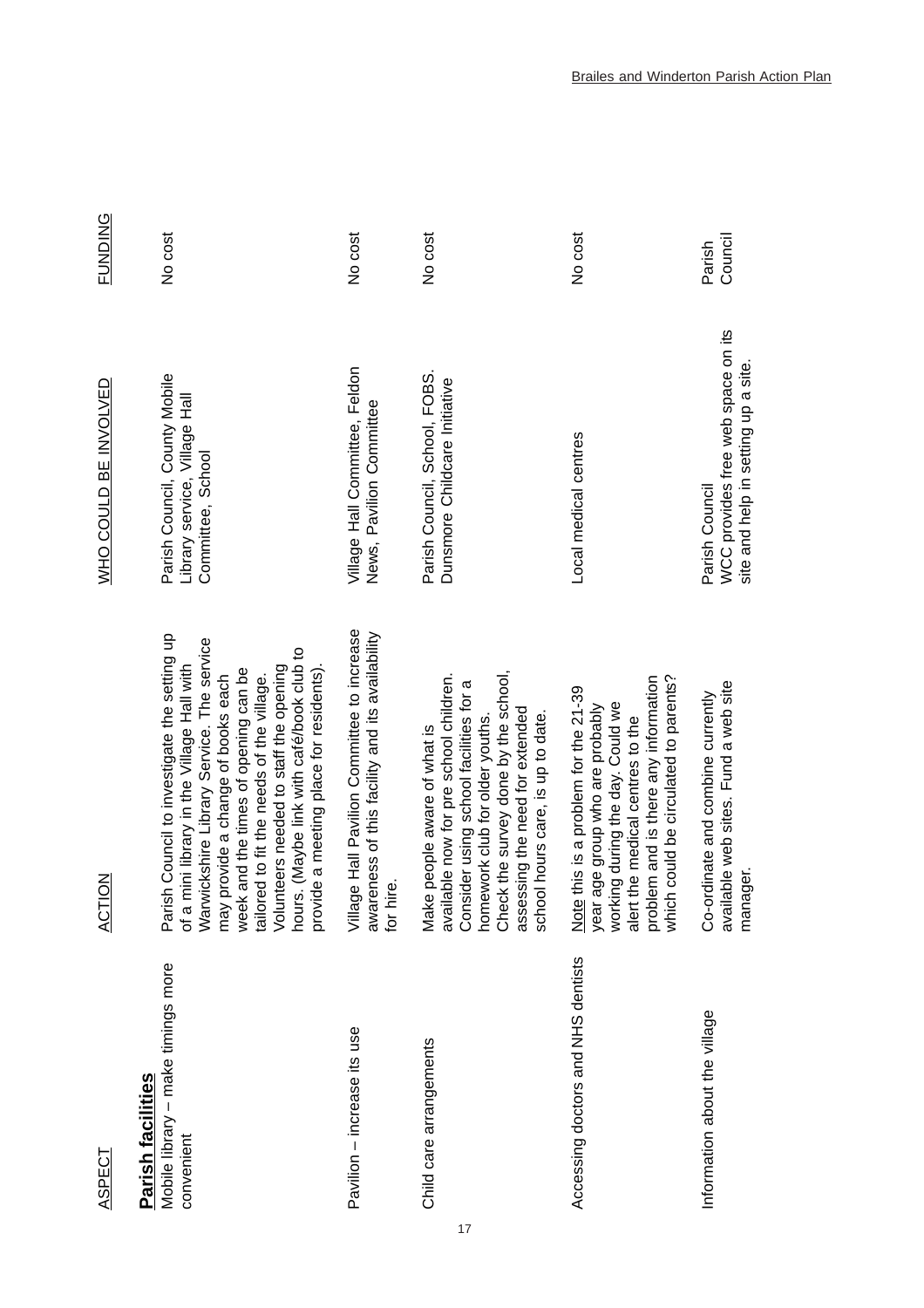| <b>ASPECT</b>                                                                                               | ACTION                                                                                                                                                                                                                                                           | WHO COULD BE INVOLVED                                                                                                                       | <b>FUNDING</b>                     |
|-------------------------------------------------------------------------------------------------------------|------------------------------------------------------------------------------------------------------------------------------------------------------------------------------------------------------------------------------------------------------------------|---------------------------------------------------------------------------------------------------------------------------------------------|------------------------------------|
| Help people understand the processes<br>Parish Housing and Business<br>involved in obtaining Social Housing | Produce a simplified guide showing step by<br>step information on how to get on a Social<br>Housing list and find out what is available.                                                                                                                         | Parish Council, South Warwickshire<br>Housing                                                                                               | distribution costs<br>Printing and |
| Housing<br>Needs                                                                                            | accommodation suitable for the elderly<br>when the effects of the Sutton Lane<br>Survey in 18 months - 2 years time.<br>Carry out a further Housing Needs<br>development are known. Include a<br>feasibility study for residential unit<br>in the parish.        | Parish Council, SDC Housing Enabler                                                                                                         |                                    |
| Business services available in the<br>Parish<br>18                                                          | printed and web based. To be updated annually.<br>To be available to all residents and to form<br>part of a 'Welcome Pack' for newcomers.<br>Businesses to register and from this a<br>networking group could be developed<br>Develop a Services Directory, both | WRCC can help & advise businesses<br>Other local communities who have<br>Parish Council to delegate<br>already done this/<br>and retailers. | Parish Council                     |
| <b>Transportation and Roads</b><br>Speeding                                                                 | Reduction Committee and extend its<br>Maintain the work of Brailes Speed<br>concern to the lanes around the                                                                                                                                                      | Parish Council, Brailes Speed<br>Reduction Committee.                                                                                       | Parish Council                     |
| Parking                                                                                                     | parking. Consultation on where cars should<br>Awareness campaign relating to the<br>difficulties caused by inconsiderate<br>be parked.<br>Parish.                                                                                                                | Parish Council, Brailes Speed<br>Reduction Committee                                                                                        | Minimal extra costs                |
| Transport for the Community                                                                                 | transport e.g. Dial-a-Ride Schemes, Taxi Share<br>Look at alternatives to bus service for public<br>Schemes, parent volunteer group for youth<br>social outings                                                                                                  | Rural Transport co-ordinator<br>Parish Council to delegate<br>for the County Council.                                                       | No initial cost                    |
| Transport for medical needs                                                                                 | to provide transport to hospital or for<br>Awareness campaign for volunteers<br>surgery visits                                                                                                                                                                   | Local communities who have<br>Parish Council, Feldon News<br>experience.                                                                    | No cost                            |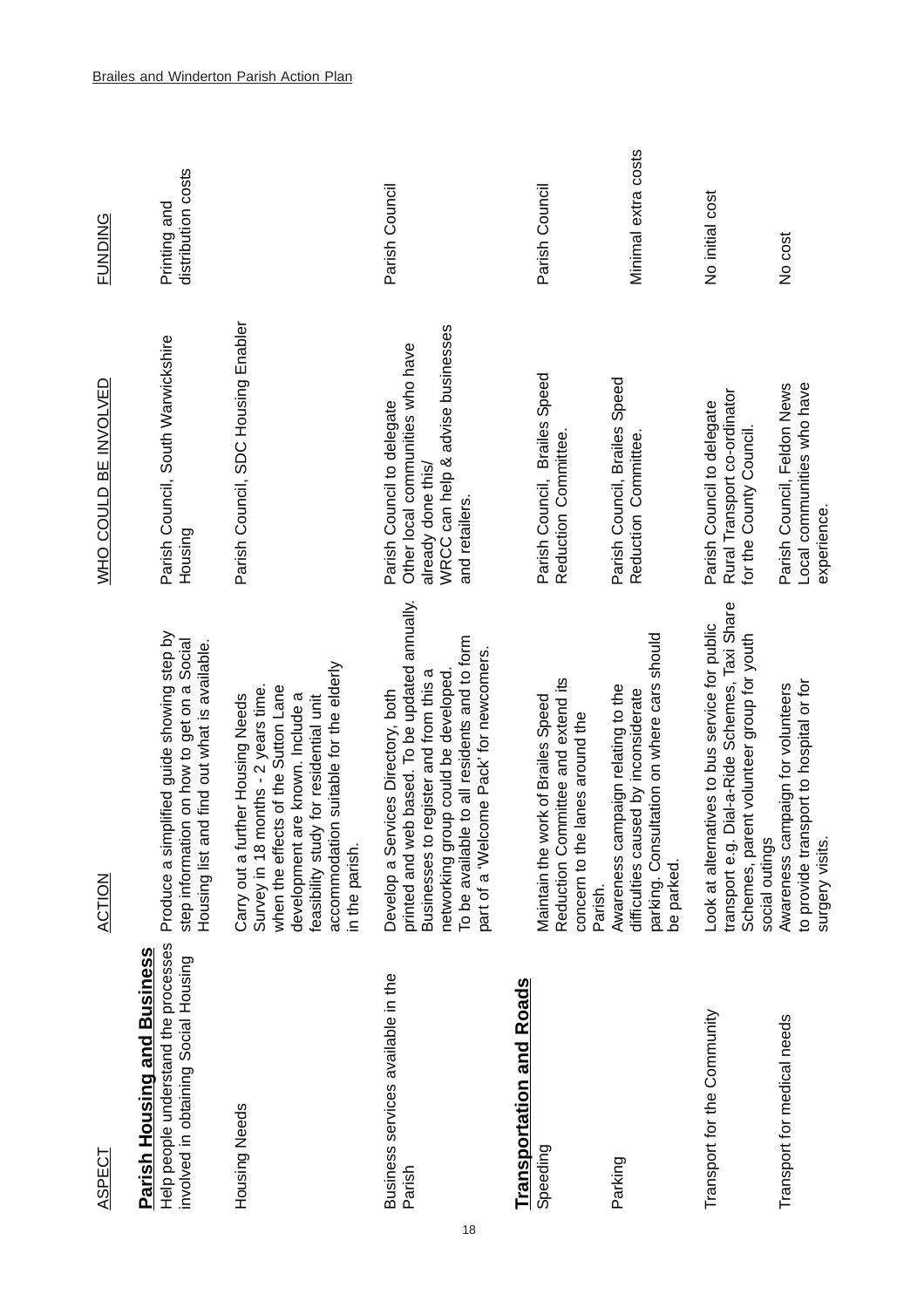| ASPECT                                                                                                                  | <b>ZOLDA</b>                                                                                                                                                             | WHO COULD BE INVOLVED                                                                            | <b>FUNDING</b>    |
|-------------------------------------------------------------------------------------------------------------------------|--------------------------------------------------------------------------------------------------------------------------------------------------------------------------|--------------------------------------------------------------------------------------------------|-------------------|
| Capture the enthusiasm which exists<br>for developing a 'greener' parish<br><b>Environmental</b><br><b>Improvements</b> | Policy, provide advice and an action plan to<br>Group to develop a Parish Environmental<br>Set up and sponsor an Environmental<br>cover areas highlighted in the survey. | Centre, local environmental<br>Agenda 21, Energy Advice<br>Parish Council to delegate<br>groups. | Council<br>Parish |
| Recycle more                                                                                                            | Lobby to bring back our own<br>recycling collection point                                                                                                                | Parish Council, District Council                                                                 |                   |
| Communication<br>General                                                                                                | interest groups already existing in<br>communicate survey findings to<br>Action Plan Steering Group to<br>the parish.                                                    | Brailes Footpath Group, Brailes Speed<br>Reduction Committee,.<br>local businesses.              | No cost           |
|                                                                                                                         |                                                                                                                                                                          |                                                                                                  |                   |

**Notes ...**